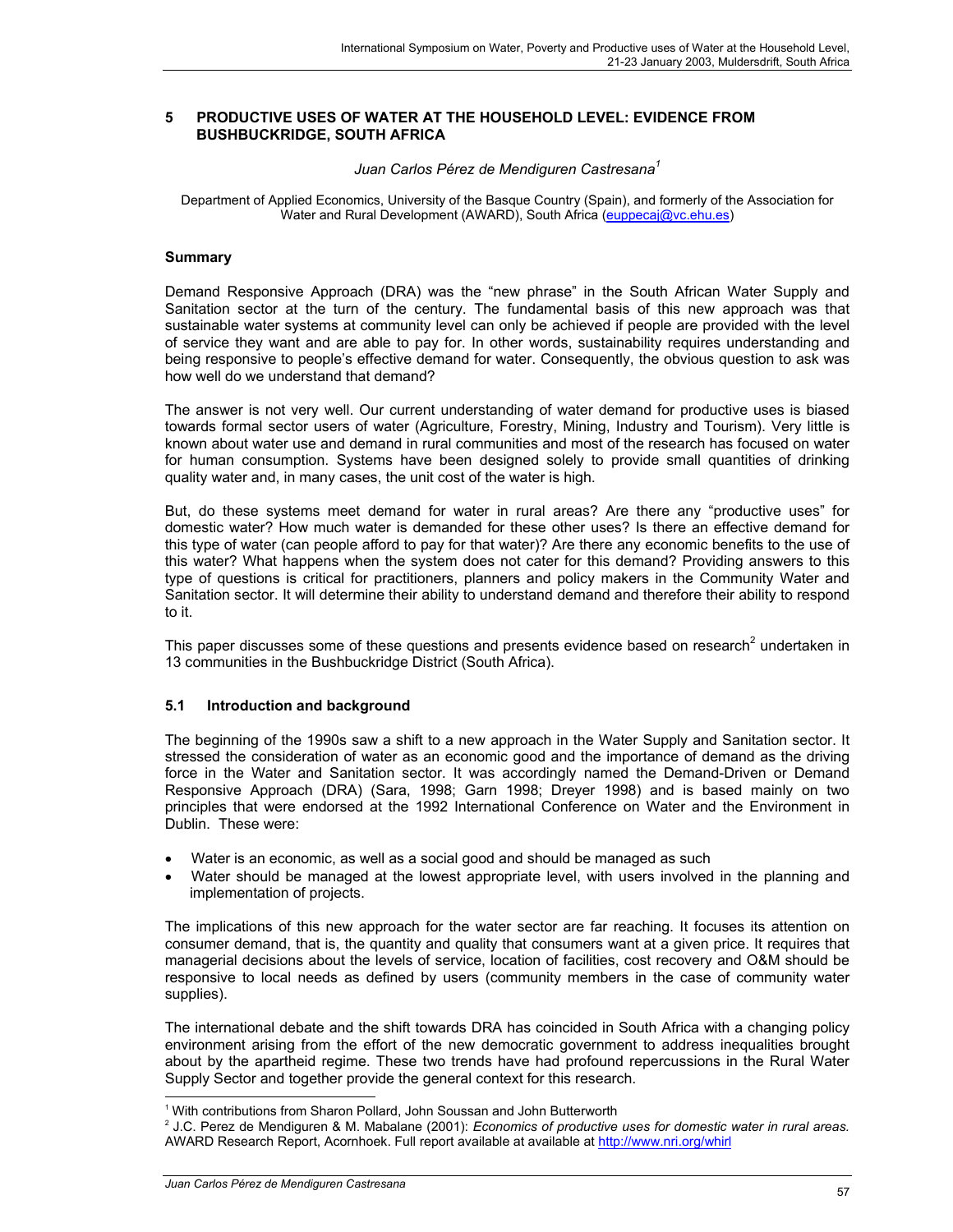## *5.1.1 The South African policy and institutional context*

Any discussion of water issues in contemporary South Africa must be set within the context of the existing dynamic changes to water laws, policies and institutional responsibilities. The process of change derives from the provisions of the Water Services Act (1997) and the National Water Act (1998). The Water Services Act gives substance to constitutional requirements with respect to rights of access to water supplies, establishes national norms and standards and defines the institutional framework for the provision of water and sanitation services. The National Water Act established the ways that water resources are to be protected, used, developed, managed and controlled, based on principles of equity, sustainability, efficiency and accessibility. Furthermore, in a fundamental departure from the previous water act, the new Water Act recognises water allocations to two water "users" prior to provision to any other sector. This is embodied in the concept of "the Reserve", which comprises both water for the river itself (to maintain ecological integrity) and water for basic human needs, which has been established as 25 l per person per day at the tap, the so-called RDP minimum standard (Pollard *et al*. 2002).

In the domestic sphere, this low initial target (there are higher medium and long term targets) reflects a definition of basic needs that assumes domestic water supply is only about health and hygiene: water for drinking, cooking, sanitation and washing. Productive activities that take place in the household have yet to be recognised in planning and allocation processes (Soussan *et al*. 2002; Pollard *et al*. 2002). As we shall see, these are a key element of the livelihoods of rural people in the Bushbuckridge area.

### *5.1.2 Rural water supply and sanitation sector in South Africa*

Past inequalities in access to water are also reflected in the amount of information available about each sector's water demand and use. Government policies during apartheid in South Africa not only followed the logic of the Supply Driven Approach but also incorporated a paternalistic and racist component to the provision of water to South African people. The assumptions of the traditional approach were reinforced by: urban bias; a preference for white farmers; socio-political divisions based on race; and by the notion that black South Africans were unable to make decisions about their own lives. The result is that current knowledge is flawed in its focus on formal water users, namely: irrigated agriculture, forestry, industry, mining, recreation and ecotourism. And that does not take into account informal activities.

Furthermore, most of the research at the rural domestic level has focused on water for human consumption. However, in rural areas, water sources are used for a combination of *basic human* consumption (basic needs) and *productive* purposes<sup>3</sup>. The former refers to water used for drinking, cooking, personal hygiene, and household cleaning. The latter highlights the fact that in rural areas people engage in *economic activities* that are highly dependent on the availability of secure and reliable water supplies. Vegetable gardens, cattle farming, traditional beer making, hair salons and brick making, are some examples of the uses of water for income generation.

Therefore, under current circumstances, the need to fill the information gap regarding domestic water use becomes a priority issue for at least three important reasons:

- Understanding domestic water-use patterns and demand from a broad perspective (for both basic needs and economic activities) will improve the ability to respond to demand, the essence of DRA, and one of the important steps towards sustainability.
- As *domestic and municipal users*, previously disadvantaged communities will have to compete with the other key sectors in their quest to gain access to water over and above the *basic needs* level. If the allocation mechanism brought about by the Water Act is to be based on a fair competition between the different sectors, a better understanding is needed of the productive uses of water in rural areas, and the role that water plays in supporting rural livelihoods.
- In the context of DRA, the need to recover the cost of water service provision is now accepted as a priority for the sector (DWAF 1994; DWAF 1997a,b; Jackson 1997; Jackson 1998). The argument is that establishing effective cost-recovery mechanisms is necessary to ensure the sustainability of the water supply systems. It generates a feeling of ownership of the water systems by the community<sup>4</sup>

 $\overline{a}$  $3$  There are also other religious, ritual and recreational uses for water which are neither basic nor productive, but that more or less border on health and hygiene-focused basic category (Mokgope and Butterworth, 2001)

<sup>4</sup> Boydell (1999), referring to evidence from the UNDP-World Bank funded schemes, indicated that, for schemes to be sustainable, communities should pay for O&M and should make a "substantial" contribution to capital costs (this contribution will vary from project to project, but should be substantial enough to generate a feeling of ownership). He also noted that principles of cost-sharing should aim at negotiated cost-sharing arrangements in which the local community chooses the levels of service for which it is willing to pay, based on a full understanding of the implications of that choice (i.e. capital and operational costs are likely to increase for higher levels of service).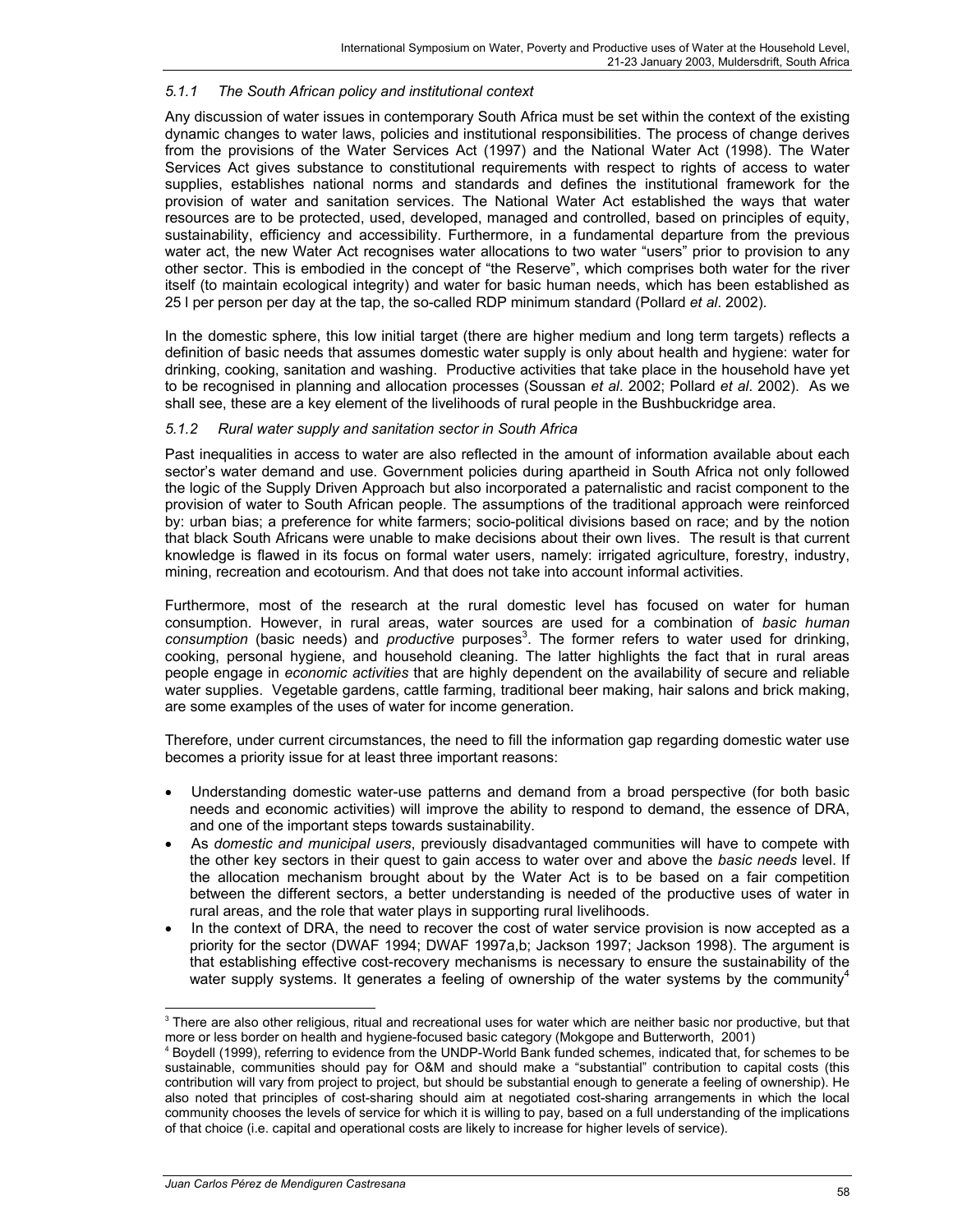and, most importantly, it is the only way of ensuring the financial sustainability<sup>5</sup> of service providers, and therefore, their ability to continue the service provision into the future. The ability of the rural poor to access increasing quantities of water will not only be determined by the availability of the water (supply side), but mainly by their ability to carry the costs of the water and its supply (effective demand / ability to pay). The ability to pay, in turn, can only be enhanced by promoting incomegenerating activities and increasing the economic opportunities of the rural poor. Accessing water over and above the basic needs may be a necessary condition for this.

## *5.1.3 Research questions*

The Association for Water and Rural Development (AWARD) - a rurally-based South African NGO, has been working directly with rural communities in the Bushbuckridge area since 1993. The main focus for AWARD has been to support formerly disadvantaged communities in their efforts to secure access to sustainable water supply systems and, therefore, the AWARD team has developed an understanding of the context in which domestic water is used in these communities. After identifying key gaps in current knowledge about domestic water use in Bushbuckridge, a research process was designed in order to answer the following questions:

- Given the current minimum national standards for domestic supply (RDP minimum standards: 25 l/p/d within 200 m from the household), and current use patterns, does this minimum standard meet basic needs in rural Bushbuckridge?
- What are the productive uses for domestic water? How much water is used for these productive activities?
- What are the economic benefits generated from these activities?
- Do people pay for water in Bushbuckridge? (Is there an effective demand for water?)
- Are people willing to pay for the water? What factors affect "willingness to pay" for water?



### *5.1.4 The study area*

# **Figue 1. The study area**

 $\overline{a}$ 

The study area<sup>6</sup> for the research was the Bushbuckridge district. The Bushbuckridge (BBR) district (31<sup>o</sup>0'  $E - 31^{\circ}35'$  E and 24 $^{\circ}30'$  S - 25 $^{\circ}0'$  S), is located in the South African lowveld, on the border between the Mpumalanga and Northern Limpopo provinces<sup>7</sup>. Covering an area of 240 km<sup>2</sup>, Bushbuckridge is roughly

<sup>&</sup>lt;sup>5</sup> Sustainability is defined here as: the benefits of the water-supply project continuing indefinitely in a reliable manner at a level genuinely acceptable to the community it serves and close to the design parameters, without an unacceptable level of external managerial, technical or financial support (DWAF 1997b).

<sup>6</sup> Extensive details for the entire district are provided by Shackleton *et al* (1999). Detailed information on the northern and midland areas of BBR, falling within the Sand River Sub-catchment, is also given in Pollard *et al* (1998). <sup>7</sup> Known as Northern Province prior to July 2002.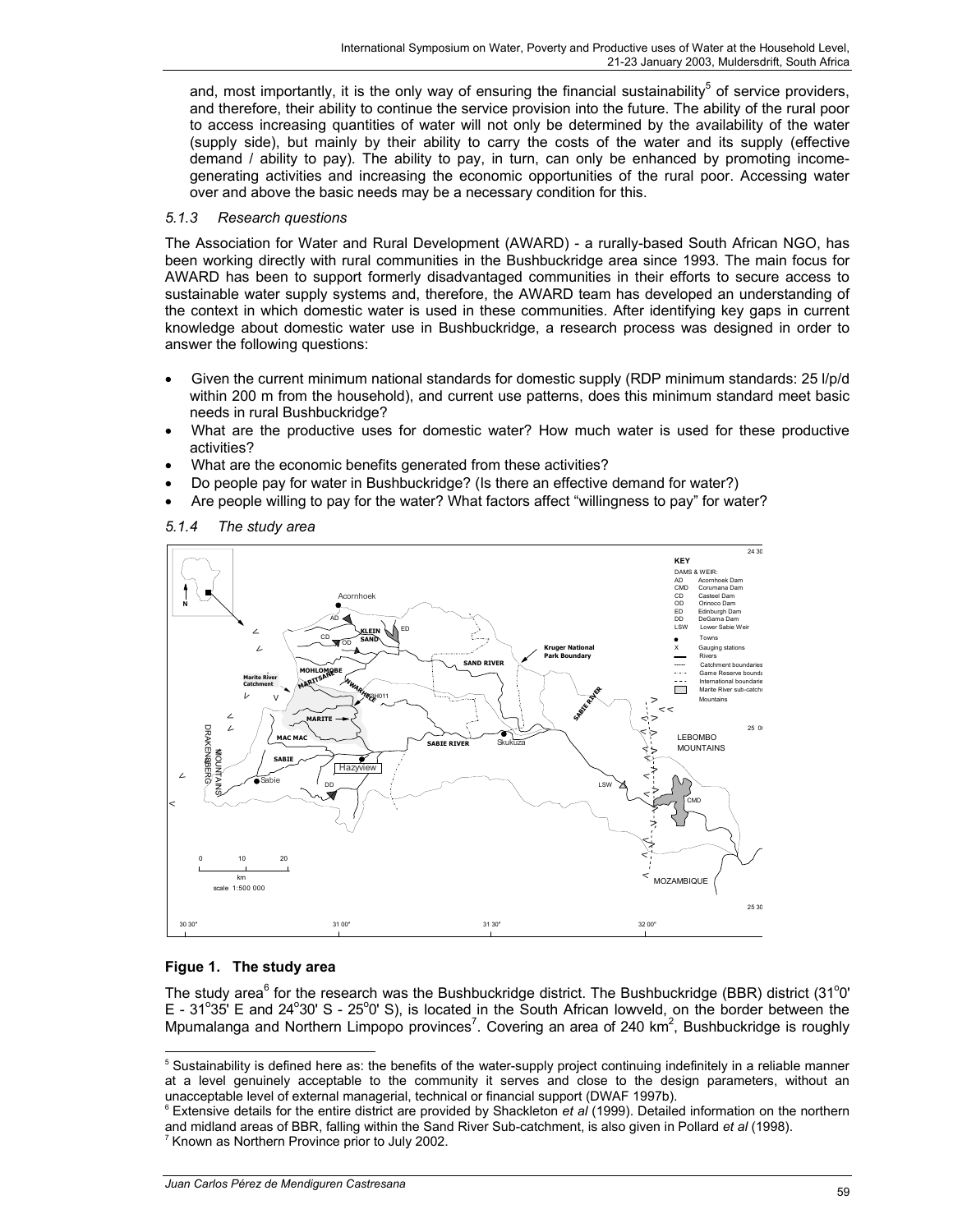bounded by the Orpen Road to the north, conservation areas in the east, the Drakensberg mountains in the west and the Sabie River in the South (see figure 1). The Sand and the Sabie are the major rivers flowing through Bushbuckridge. Mean annual precipitation (MAP) for the district is 600 mm, with about 65% of the district receiving less than this. Rainfall is concentrated during the summer months (October to March) while cyclical droughts are a common feature in the district.

Typical of many densely populated former homeland areas of the country, high unemployment is one of the main socio-economic characteristics in Bushbuckridge. The unemployment rate for Bushbuckridge is 40% of the active population. Livelihood options include (limited) irrigated agriculture, dry-land farming, animal husbandry, harvesting of wild plant and animal resources and a variety of small businesses. Furthermore, with formal sources of income becoming limited and saturated, increasing numbers of people are turning to the informal economy for income generation. Informal sector activities range from food processing and beer brewing, small scale retailing of fruit and vegetables, low-cost household goods, wood carving, reed mats, other craft work, and selling wild herbs. For most households it is not unusual to be involved in more than one of these activities at the same time in an effort to diversify sources of income. Some of these activities depend on domestic water as an important input in the production process.

Reliable access to safe water of a sufficient quantity continues to be one of the major problems for many people in Bushbuckridge, particularly in rural settlements. This is due to a combination of socio-economic, historical and natural factors (source constraints), which result in poor infrastructure and management of water resources. Both groundwater and surface water are important sources of water for villages in the area. Communal standpipes (public taps) are the standard level of service in the rural settings (see Table 1), while piped water in houses is more frequent in the declared townships of the area (Thulamahashe, Dwarsloop, Shatale and Mhkuklu). However, there are spatial variations in water service provision (regarding quality, quantity, reliability and distance to the source<sup>8</sup>) even at the village level. Situations where some people in the village are irrigating their lawns while, a short distance away, others are queuing to fill up buckets of water are everyday scenes in Bushbuckridge. In some areas people still have to use water from rivers, unprotected springs, or wells dug in the riverbeds for human consumption.

| Level of domestic supply     | % of households |  |  |
|------------------------------|-----------------|--|--|
| Piped water in dwelling      | 14              |  |  |
| Piped water on site          | 16              |  |  |
| Public tap                   | 50              |  |  |
| Water-carrier/tanker         |                 |  |  |
| Borehole/rainwater tank/well | 11              |  |  |
| Dam/river/stream/spring      | 6               |  |  |
| Other                        | 2               |  |  |

Note: Data derived from the 1996 Census

## **5.2 Methodology**

 $\overline{a}$ 

### *5.2.1 General approach*

A comparative village-case-study approach was used in the study. Based on institutional and climatic differences, Bushbuckridge was subdivided into 6 areas: north-west, north-east, mid-west, mid-east, south-west, south-east. Within each area two villages of similar socieconomic and physical attributes but diametrically opposed domestic water supply situations were chosen<sup>9</sup>. For the purpose of this study,

<sup>8</sup> For descriptions of water infrastructure in the area see AFRICON Consortium, 1998; Pollard *et al* 1998; Chunnet and Fourie, 1990.

<sup>&</sup>lt;sup>9</sup> Although selection of case study communities tried to control for factors other than the differences in access to domestic water supply, this was not always possible. Some of the differences in the analysis presented in the research are conditioned by factors other than access to domestic water supply. When possible these factors were identified and their importance assessed using qualitative data and/or anecdotal evidence.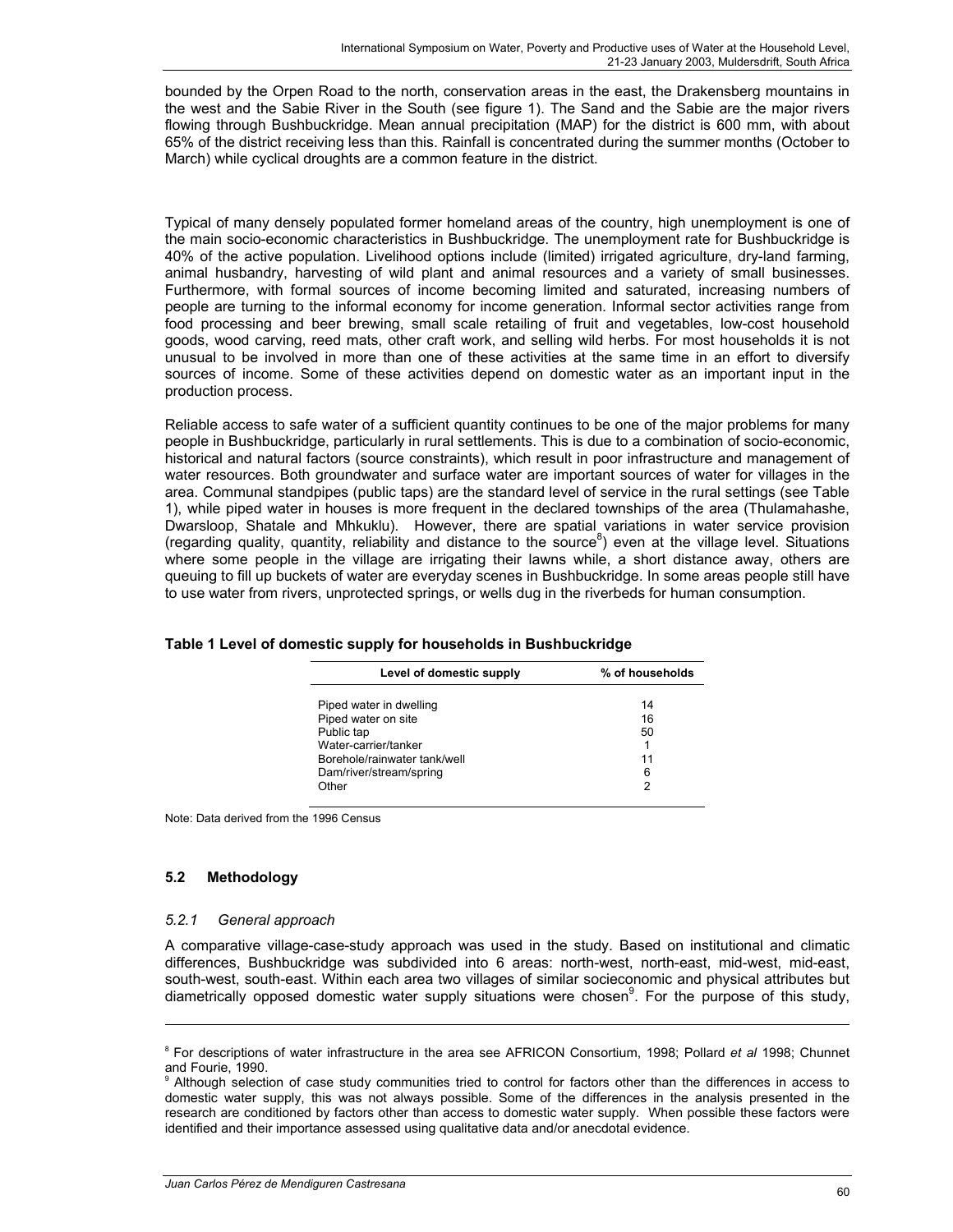villages in each pair were termed as either "worst case" or "best case". The criteria for selection are shown in Table 2. The survey covered a total of 13 villages that had a combined population of over 15,000 people. Table 3 summarises the main population statistics for the case study villages.

| Table 2 Research categories and main characteristic for each category |  |  |  |  |
|-----------------------------------------------------------------------|--|--|--|--|
|-----------------------------------------------------------------------|--|--|--|--|

| Category                                      | <b>Characteristics</b>                                                                                                                                                                                                                                                                                                                                                                                                                                                           |
|-----------------------------------------------|----------------------------------------------------------------------------------------------------------------------------------------------------------------------------------------------------------------------------------------------------------------------------------------------------------------------------------------------------------------------------------------------------------------------------------------------------------------------------------|
| "Best case scenario"<br>villages/sections     | Functional reticulated supply. Minimum RDP standards met for all households<br>$\bullet$<br>Most households have one or more yard taps<br>Very few households have in-house connections.<br>Water supply is very reliable<br>Yard tap is the highest level of service<br>٠                                                                                                                                                                                                       |
| "Worst case<br>scenario"<br>villages/sections | No reticulated supply in the village (or non-functional).<br>٠<br>Minimum RDP standards are not met for all households<br>٠<br>Large differences in the level of service between households<br>People walk long distances and queue to fetch water<br>Supply is very unreliable and people face long periods without water.<br>Most households suffer severe shortages of water.<br>Private vendors are common<br>Community tensions arise due to differences in access to water |

The research was part of a learning process both for AWARD and for the communities involved. It included the collection of data from a combination of primary and secondary sources<sup>110</sup>. Most data were obtained through intensive fieldwork using participatory methodologies. Figure 2 provides an overview of the process followed at village level. Six to seven days were spent in each of the villages over the study period. Emphasis was placed on allowing community members enough time to discuss research issues.

| "Best case scenario" villages                                                             |                                             |                                       |                                      | "Worst case scenario" villages                |                                            |                                                   |                                                                                              |
|-------------------------------------------------------------------------------------------|---------------------------------------------|---------------------------------------|--------------------------------------|-----------------------------------------------|--------------------------------------------|---------------------------------------------------|----------------------------------------------------------------------------------------------|
| <b>Village</b>                                                                            | Total pop.                                  | No. of<br>hh                          | Ave<br>hh.<br><b>Size</b>            | Ave<br>hh.<br><b>Size</b>                     | No. of<br>hh                               | Total pop.                                        | <b>Village</b>                                                                               |
| Shortline<br>Dingleydale<br><b>Boshoek</b><br>&Matafeni<br>Utha<br>Xanthia A<br>Kildare B | 165<br>1759<br>1225<br>1250<br>1023<br>1729 | 35<br>268<br>175<br>221<br>165<br>290 | 4.7<br>5.5<br>7.1<br>9.8<br>6.3<br>6 | 4.9<br>5.6<br>5.9<br>5.2<br>7.5<br>7.4<br>5.8 | 360<br>314<br>20<br>76<br>207<br>378<br>29 | 1800<br>1765<br>119<br>430<br>1594<br>2007<br>165 | Violetbank F<br>Township<br>Itereleng<br><b>Dixie</b><br>MP Stream C<br>Mabharule<br>Tsakane |
| Class Average                                                                             |                                             |                                       | 6.2                                  | 6.1                                           |                                            |                                                   | Class Average                                                                                |

#### **Table 3 Population statistics in case study villages**

Methods for data gathering included group discussions (with specialist and non-specialist groups), household interviews (semi-structured) and in-depth interviews with individuals. Semi-structured household interviews were conducted in all villages to complement and validate the information gathered in very informative mass meetings and group discussions. In communities where data collected in the mass meetings was insufficient, a random sample of households was interviewed. Sampling frames were constructed for each village. Existing village maps were ground-tested, modified and used when possible. ESKOM (South Africa's electricity utility) maps were used in one community. Maps from the Agincourt Demographic and Health Information Project  $(CCP)^{11}$  were also used in communities in the Agincourt area. Participatory mapping exercises were carried out in villages in which maps were not available or were very inaccurate.

 $\overline{a}$  $10$  Full references for all the secondary sources are provided in the research report (Pérez de Mendiguren  $\&$ Mabalane, 2001).

<sup>&</sup>lt;sup>11</sup> The Agincourt Demographic and Health Information Project (CCP Project) is co-ordinated from the Health Systems Development Unit (HSDU) based at the Tintswalo Hospital, Acornhoek. The have produced a Population Fact Sheet for each of the villages in which they work. Each fact sheet contains a computerised version of a village map produced by fieldworkers and villagers in each of their project villages.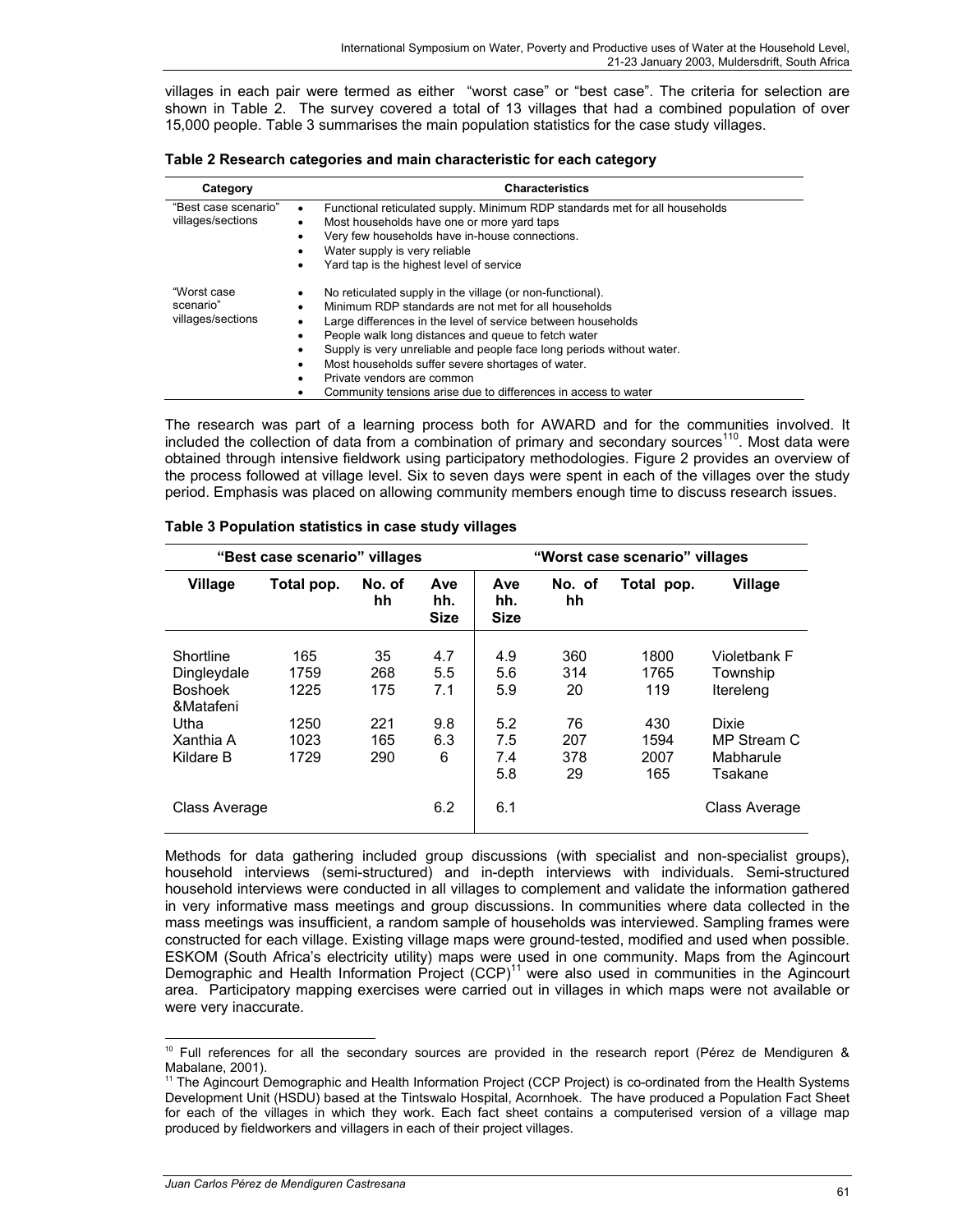## **5.3 Method for data aggregation**

As a general procedure, average water consumption patterns and gross margins for each productive activity were calculated and aggregated for each village and also for the combined categories of villages ("best case villages" and "worst case villages") in order to obtain inter-village and inter-category comparisons. Statistical tests were then conducted to determine whether the observed differences between "best case" and "worst case" were significant.

Some caution is required when translating household consumption into average per capita consumption. The underlying assumption being that, irrespective of their age and gender, all individuals within a household have equal access to equal amounts of domestic water, to the health and economic benefits it can generate and also equal rights to prioritise its use. Household dynamics in Bushbuckridge are complex due to a combination of issues related to kinship relations (extended families), the existence of polygamy, and the high prevalence of migrant workers. Age and gender differences in the access to resources are very acute and decisions over the allocation of resources happen in the context of the different set of objectives that exist for individuals within the household (as opposed to a unique set of objectives for the household).





## **5.4 Discussion of results**

### *5.4.1 Water for Basic Needs*

All households, of course, use water for their basic consumption needs: for drinking, cooking, bathing and washing clothes and utensils. The amounts used varied somewhat according to the quality and proximity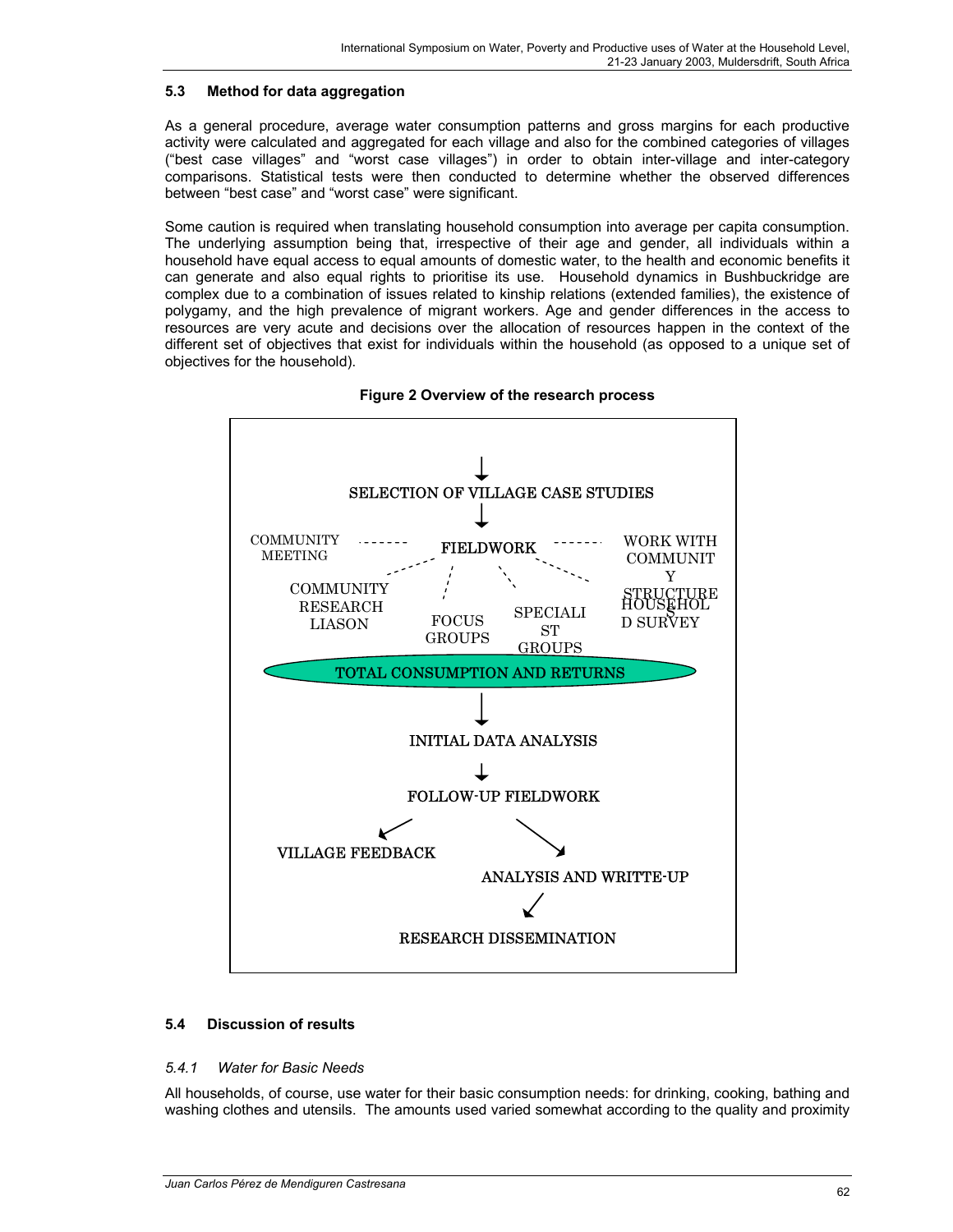of the water supply and the size and wealth of households, but in almost all villages the average use for these purposes was close to or below the minimum 'basic needs' figure of 25 l per capita per day.

There was no statistical difference in the quantities of water used for these purposes between villages with good water supplies and villages where supplies were poor. Recorded averages for the two categories of villages show that water consumption was only 1.2 l higher in villages with better water supply (22.4 l/p/d compared to 21.2 l/p/d). In other words, with the available data it can be concluded that consumption for basic needs is generally similar between villages regardless of the water supply systems (at least within the range studied in the area).

The general absence of in-house water connections in surveyed households is one explanation for this result. For households with access to yard taps, it was still observed that women found it more convenient to store water for daily use in the kitchen or inside the premises so use was similar to that found when only communal taps are available. Significant differences in consumption (at least for drinking, cooking and household cleaning) are not expected unless the household has access to in-house connections and probably water-based sanitation systems – flush toilets, but also showers/baths<sup>12</sup>. Evidence from research elsewhere in Africa also shows that if water must be carried, the quantity brought home varies little for sources between 30 m and 100 m from the household (White, Bradley, and White, 1972).

In many cases accessing 25 l/p/d of water meant women spending a long time fetching water from distant sources, queuing for water at communal water points or buying water from vendors. There were also concerns about water quality in some cases. The main benefits of improved water supplies for basic needs was seen to be the time saved in fetching water rather than the increased amount that could be consumed. These time savings were extremely significant for women and children in particular, freeing up time for other livelihood activities or for leisure or study time.



**Figure 3 Mean consumption for Basic Needs in both research categories (l/p/d)**

# *5.4.2 Productive uses of domestic water*

The research found a wide range of water-dependent productive activities in the study area. While some of these activities are lifestyle improvements (as opposed to profit orientated activities) they provide goods and services to poor households, and constitute an important part of the livelihoods of participating families.

 $\overline{a}$ 

 $12$  In a "before/after" case study carried out in Utha after their domestic supply was improved to RDP minimum levels, households indicated that the quantity collected for their daily used had not increased, although the time invested in fetching water had clearly decreased.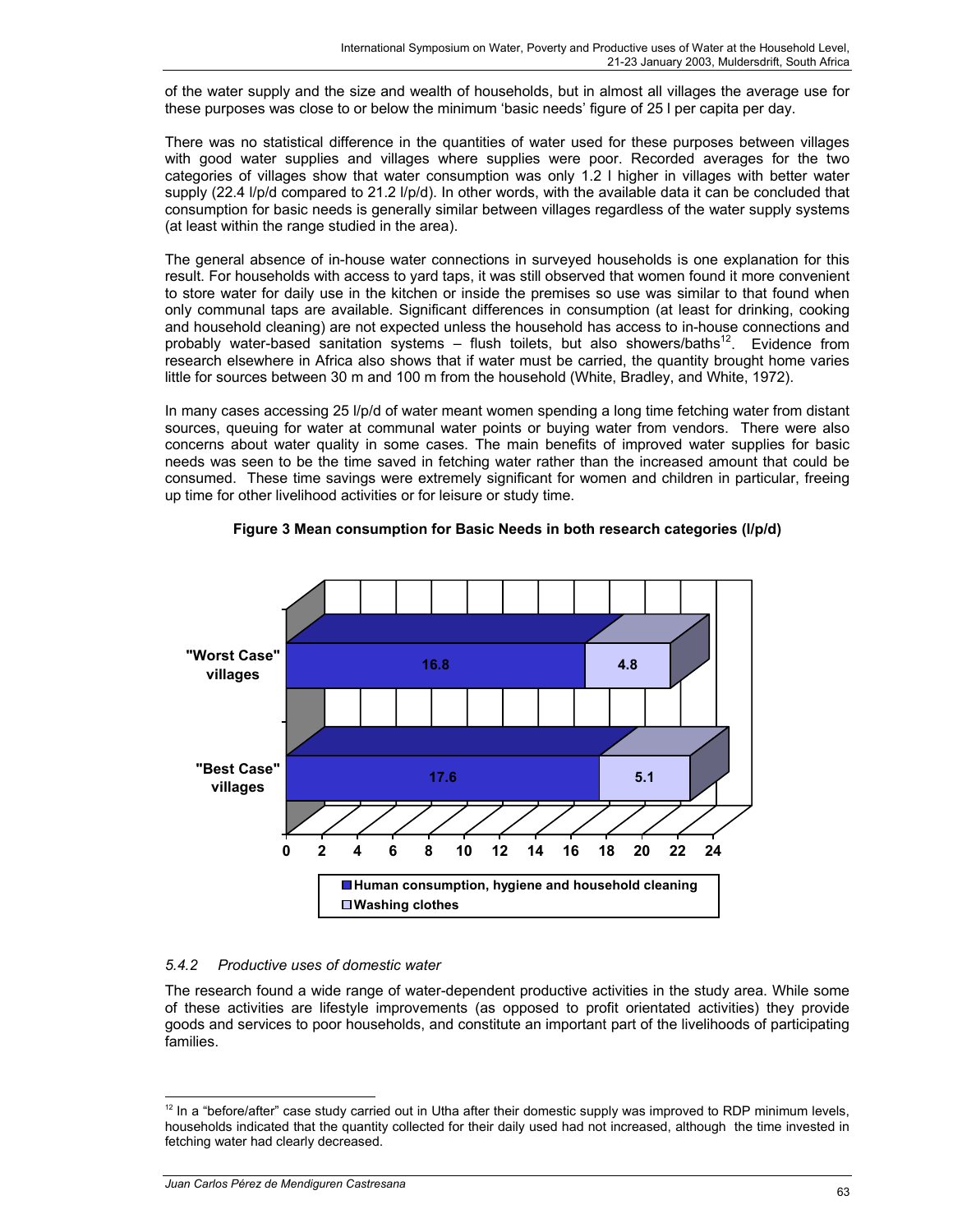The main water-dependent productive activities were vegetable gardens, fruit trees, beer brewing, brick making, hair dressing, livestock (cattle and goats) and ice block making. A similar list of activities was found in most villages, though the importance of different ones varies from village to village. Many other activities were cited in one or two villages. These included grass mat weaving, smearing and plastering of walls and floors, medication and religious uses, baking, poultry, duck ponds and car washing.

## *5.4.2.1 Vegetable gardens*

Where adequate water is available the most common productive water use is vegetable gardens (also referred to as "private gardens" to differentiate them from community gardens). They are small portions of land used to grow vegetables such as tomatoes, cabbage, lettuce, and pepper, in the winter; and rainfed field-crops such as maize, groundnuts, and cassava, in the summer. As opposed to other agricultural land and communal gardens they are normally located within the individual homestead and irrigated with domestic water. Most of the produce is for household consumption, but some is sold in local and regional markets. Private gardens are generally small (30  $m^2$  to 600  $m^2$ ) and the amount of time and effort dedicated to them varies from household to household.

The existence of private vegetable gardens (particularly during winter) is an indicator of the status of the domestic water supply in a village. 45% of all sample households in "best case scenario" villages were growing vegetables at the time of the interview, however, only 14% of households in "worst cases scenario" villages were doing so. Also, the average water consumption for irrigation was much higher in "best case" villages (32.2 l/c/d) than in "worst case" villages (8.3 l/c/d). Both differences were statistically significant. In "worst case scenario" villages, the inability to engage in gardening activities was often raised as a concern in meetings and, together with fruit production, it was identified as one of the activities that people would undertake if there were more favourable conditions such as an improved water supply.

## *5.4.2.2 Fruit trees*

Many homestead plots also contain a number of fruit trees, which provide shade and have aesthetic value as well as giving fruits. The most common types of fruit trees are mango, litchi, banana, paw-paw, avocado, guava and peach. The existence of fruit trees as a crop can also be a good indicator of the water supply situation in a particular village. However, trees will survive long periods without water, particularly if they are adult, so a less reliable supply is needed than for vegetables. Also, since trees provide other services such as shade they are common even in villages with poor domestic supply, although they are less likely to be productive. Households in "best case" scenario villages tend to have a significantly higher number of fruit trees in their homesteads, with the average number of trees increasing from 8.6 per household in "worst case" villages to 13.6 per household in best case villages. Furthermore, villagers in "best case" villages use a significantly greater amount of water for their trees than those in "worst case" villages (12.7 l/c/d and 4.4 l/c/d respectively), where irrigating trees with "recycled water" ("grey water") is a common practice.

## *5.4.2.3 Building*

Building was another productive use for water that showed important differences between villages with good and bad water supply. Families in Bushbuckridge normally build their own houses. Households extend their living space when need arises and some building activity happens nearly every year in any given household, mainly during the rainy season when more water is available. Even if the building activity does not translate into a monetary income for the household members, it provides housing services that would otherwise have to be hired or bought. In addition, some individuals make cement bricks for sale. Regarding water consumption, the data collected shows that households in both "best" and "worst" case scenarios are equally as likely to undertake some building activity. However, amongst households that decide to build, those in "best case" scenario villages use more cement (49 bags of cement versus 29 bags per year per house), and hence use a significantly higher amount of water.

## *5.4.2.4 Brewing*

Brewing traditional beer is a common practise amongst most rural households in Bushbuckridge and is normally associated with functions, festivities, rituals and ceremonials. Normally, the beer produced for such events is not sold but given away to friends and family and/or consumed in the household. The research concentrated on commercial brewers. They brewed at least once a month through the year, although it was often on a weekly basis. Beer brewers were normally old women living in poor households. In many areas brewing and selling traditional beer was stigmatised as it normally involved hosting a "shebeen" (unauthorised bar). Brewing beer was also perceived as an indication of poverty and often respondents indicated that they would only brew beer to sell if they had no other income option. There are differences in the amount of water used between brewers in "best" and "worst" villages. The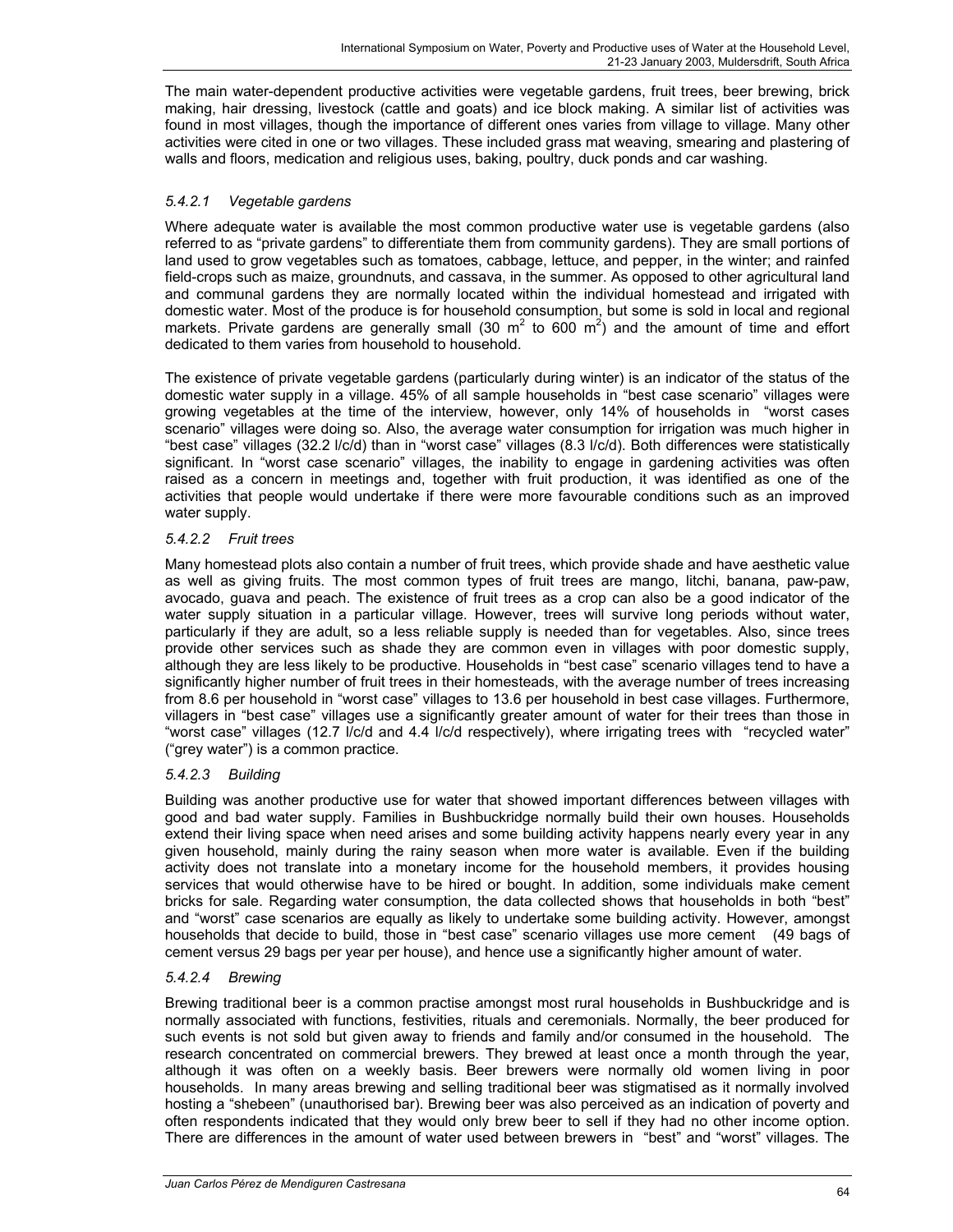total number of l brewed per day is 72% higher in "best case" villages (625.8 versus 364.2). Also brewers in villages with good supply brew an average of 28.4 l/brewer/day, whereas those in bad supply villages only 17.3 l/brewer/day.

## *5.4.2.5 Livestock*

The source of water for cattle is often not from a 'domestic' system, but outside the village (cattle dams, rivers and springs). Livestock can be moved to more distant water sources, hence, in villages where the water supply system is poor but there are alternative sources of water, it is still possible to raise cattle. This is confirmed by the absence of significant differences between "best case" and "worst case" scenario villages in all the variables examined in this section (% ownership, livestock numbers and water consumption) for both cows and goats. Nevertheless, the following reasons lead to the inclusion of livestock amongst the consumers of domestic water:

Fieldwork in Utha, Dixie and MP Stream C showed that the relationship between livestock ownership and availability of "domestic water" was more complex than initially assumed. Livestock was perceived as a competing user for domestic water, particularly in times of water stress, when domestic supplies may keep livestock alive. In some villages, failure to provide appropriate facilities for livestock consumption had resulted in cattle and goats using communal taps, causing damage to facilities and creating health hazards. Also people in Utha and Dixie indicated that villagers had at times vandalised reservoirs and storage facilities in order to access water for their livestock in times of stress.

## **Figure 4: Summary consumption for main water-based livelihood activities in "best cases" versus "worst cases (l/c/d)**



# *5.4.2.6 Overall results*

In general, there were major differences in the quantity and pattern of water use for livelihood activities between villages dependent upon the performance of their water supply. Figure 4 summarises the average water consumption for all productive activities. For each village, these figures take into account the total number of people involved in each activity and average their consumption across all households, regardless of whether they are involved in the activity or not. Therefore, the figures presented here provide a conservative estimate of the per capita amount of water that is needed to support the current level of productive activities.

The main conclusion from these figures is that an additional 40 l/p/d are able to support a wide range of productive activities (given current proportion of households involved in the activities and water consumption). The activities using most water are cattle ranging, vegetable gardens, beer brewing and watering trees. Also, the comparisons between consumption in "best case" and "worst case" villages provides an indication of the likely increase in water consumption with improved water supplies. Water consumption for all activities except for livestock and ice-blocks, is much higher in "best case" villages. The most important increases occur in the irrigation of gardens (950%), irrigation of fruit trees (286%), building activities (138%) and beer brewing (80%).However, as they are averages for all households, the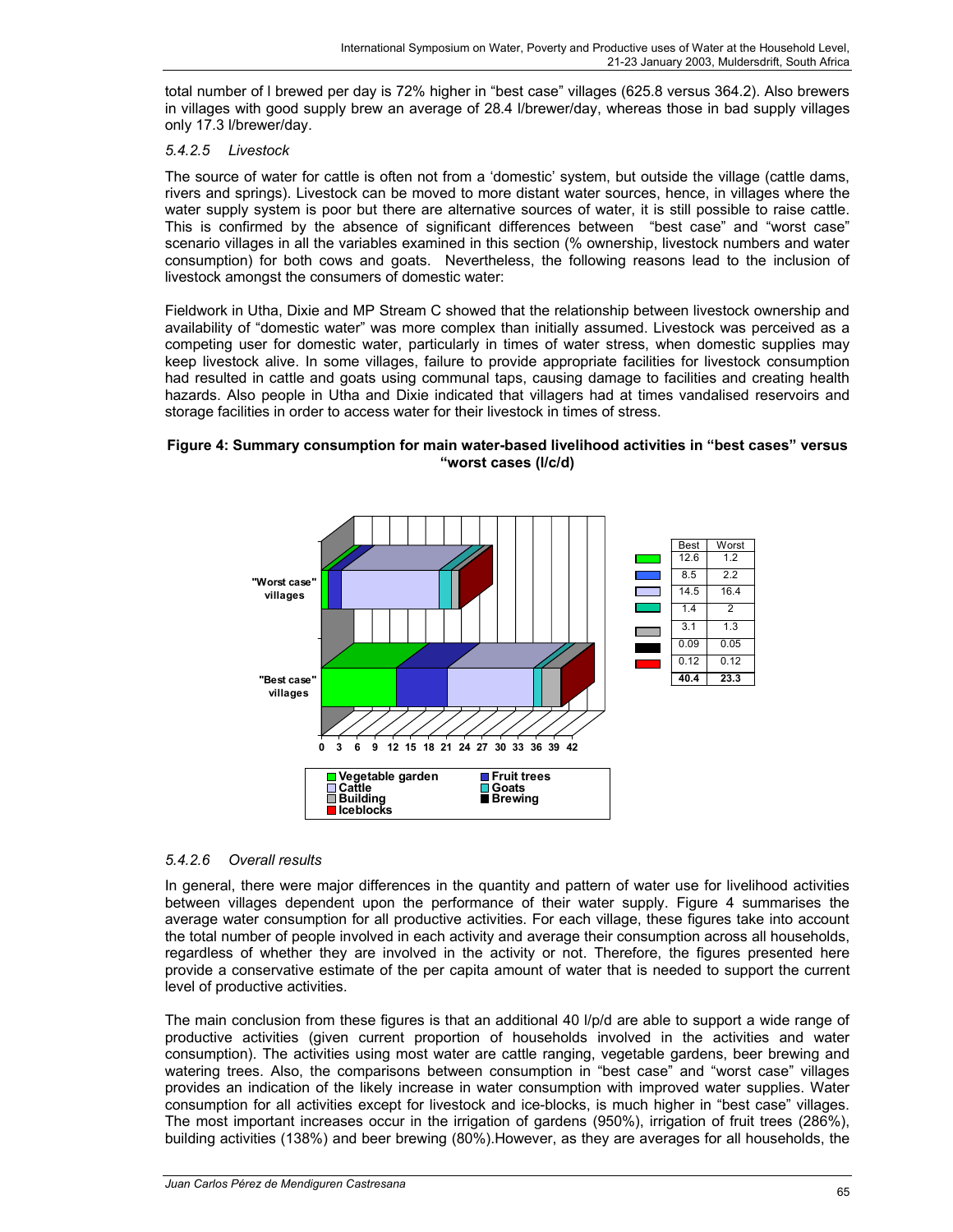figures above do not reflect the real amount of water used by a household involved in a particular activity, The amount required for individuals involved in each activity is much higher than above average. Figure 5 provides average consumption figures for each activity, when only those households engaged in the activity are considered.



**Figure 5: Water consumption per business in households involved in the business (l/c/d)** 





Figure 6 provides an overview of the average level of involvement of households in each of the activities. Not all households engaged in water-dependent productive activities. In "best case" villages, the proportion of households involved in each activity ranged from 2% of the households for beer brewing to 73% for the irrigation of fruit trees. Moreover, for most activities, the proportion of households involved was also higher in "best case" villages than in "worst case villages". Also, households in "best case" villages are more likely to be involved in more than one productive activity (60% of households in "best case" villages as opposed to 38 % in "worst cases" were involved in 2 businesses, while the percentages of households involved in 3 businesses were 11% and 3% respectively). This demonstrates that the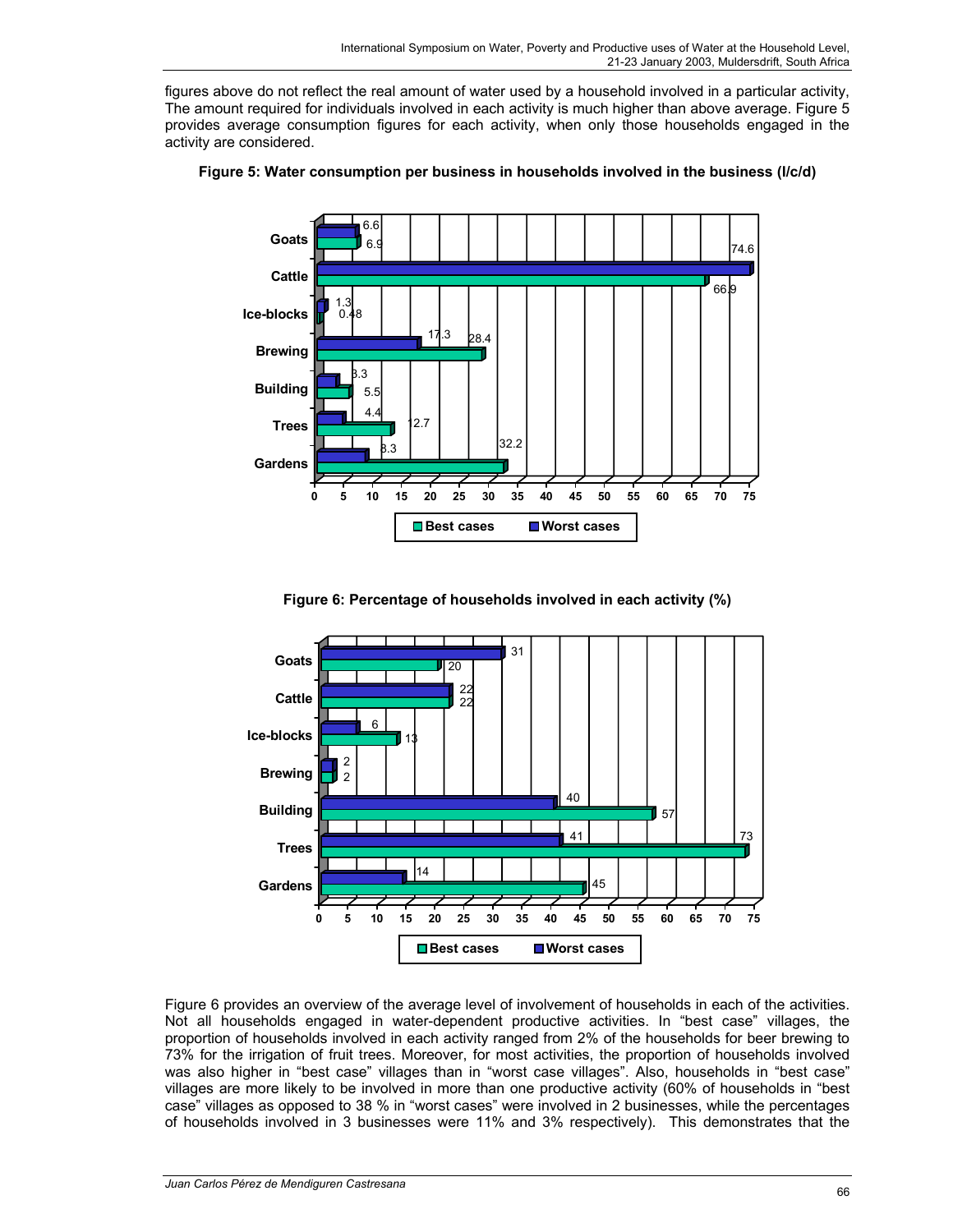ability to participate in these livelihood opportunities is directly related to the location and reliability of the water supply - a conclusion supported by the views of the participants in the research. We can consequently see that the productive use of domestic water is extremely common throughout the Bushbuckridge area, and in all probability would be even more widespread if all communities had reliable access to a convenient water supply.

## *5.4.3 Income from productive uses of domestic water*

The economic significance of domestic water-based activities was measured by looking at the income generated from each activity. Gross margins<sup>13</sup> per litre of water were calculated for each activity and then multiplied by average consumption. The limitations of the results presented below relate to the fact that neither the cost of the labour input to each activity, nor the price of water were included in the calculations of gross margins. Further research should be conducted to include these factors (direct and/or indirect cost of engaging in the activities, including the time spent in fetching water) and to refine the gross margin figures presented here.

**Figure 7 Gross margins for " water-dependent low-level economic activities"** (R/litre) **(10.5 Rand = US\$1)**



Figure 7 presents an overview of the "gross margins" for all activities. They show a wide variation across businesses. Ice-block making provided the highest return (1.7 R/l) followed by beer brewing (1.05 R/l) and hair salons (0.84 R/l). Building was next (0.3 R/l), followed by livestock rearing (0.025 R/l) and fruit trees (0.02 R/l). Vegetable gardens (0.013 R/l) provided the lowest return. Returns for the last three activities are much smaller than the rest because activities are relatively more intensive in water use.

Paradoxically, the highest rates of involvement in the productive use of domestic water are for those activities with the lowest returns per litre of water. This is the case for fruit trees and vegetable gardens. In contrast, beer brewing and ice-block making activities providing the highest returns per litre, have the lowest rate of household involvement. This may be due to the fact that the activities with highest returns (beer brewing, hair salons, ice-block making) are mainly undertaken for commercial purposes with most of the product being sold in local markets in order to generate cash income. As markets for these activities tend to be very local (one village), there is only a maximum amount of such businesses in any given village.

On the other hand, activities with comparatively lower returns such as fruit and vegetable production, normally have a dual purpose, namely, for income and consumption. In the case of private gardens, estimations of self-consumption varied from 50% to 80% of the product for the biggest backyard gardens and 100% for the smallest ones. Therefore, as they are not that dependent on the size of the market, these activities are the most likely to happen when access to water improves.

 $\overline{a}$ <sup>13</sup> Gross margins = Income minus operating cost. Capital cost for the activities were not included.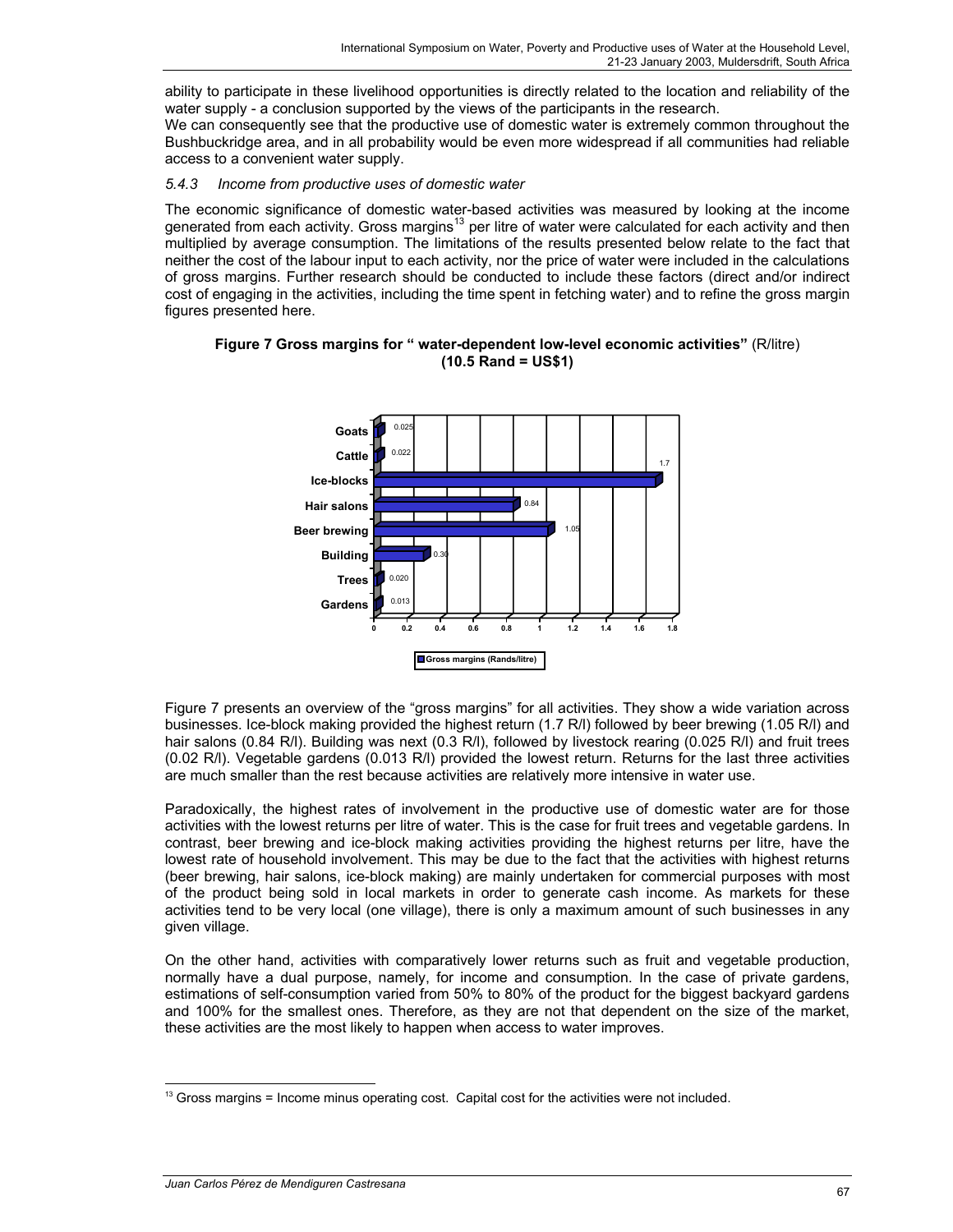Gross margins from irrigation of gardens and trees<sup>14</sup> may be low but the welfare impact, and the economic benefits for those who engage in this activity, can be much higher. The health benefits derived from a more diverse diet and the regular consumption of fresh fruit and vegetables are widely acknowledged. Furthermore, having access to small but reliable sources of income from gardens and fruit trees can contribute to lower income insecurity and allow for the benefits to be reinvested in other activities. A pilot project using productive water points to irrigate gardens in southern Zimbabwe states that: "*For women with little access to cash, materials or productive resources, obtaining a steady seasonal income from the scheme has greatly lowered elements of risk and income insecurity in he households decision making and planning processes."* Also, reliable income flows have allowed the *"revival and blossoming of 'revolving funds' at productive water points"*. (Lovell, 2000).

Figure 8 summarises the returns from all household-based economic activities in both types of villages. This income reflects an average value for all activities when estimated across all households, regardless of whether each household engages in the activity or not (under current proportion of household involvement and water consumption). Total income generated from these economic activities averages R361 to R653 person/year (10.5 Rand = US\$1) although the actual amount earned varies from household to household and community to community.



## **Figure 8: Total gross margins from water-dependent livelihood activities in the two types of villages (R/capita/year)**

Given current income level in the Bushbuckridge area (R2,106 per year), the income from productive uses of domestic water represent around 17%of average household income in "worst case scenario" villages and 31%in "best case" villages where water supplies are not a constraint upon these livelihood activities. In fact, from the figures presented above, it can be concluded that the extra 6,241.5 l per capita per year (17.1 l/c/d) available to individuals in "best case scenario" villages translate into an extra R292 per person per year  $(46, 7 \text{ R/m}^3)$ .

The income levels in Figure 8 show the average benefits of an additional water allocation, but they do not reflect the real income generated by a household involved in a particular activity. Figure 9 provides average "gross margin" figures for each activity, when only those households that engage in the activity are considered. The figures are, of course, higher, showing that for those households engaged in these activities they are a major source of livelihood. This is particularly true for the poorer households, many women-headed, involved as their income is often far below the average figure for the region.

Overall, the data presented here demonstrate the importance of the use of domestic water for productive activities in the livelihood systems and the general economy of Bushbuckridge. It can be concluded that the inability to access domestic water for productive purposes can reduce considerably livelihood options in an area, particularly for poor and vulnerable households, who have limited access to livelihood access assets and few alternative income opportunities. For these people, growing fruit and vegetables, running a hair dressing salon or brewing beer can be the key to avoiding, or at least reducing, poverty.

 $\overline{a}$  $14$  Gross margins for vegetables were done on the total value of production  $-$  inputs, not only on the value of the part that was sold.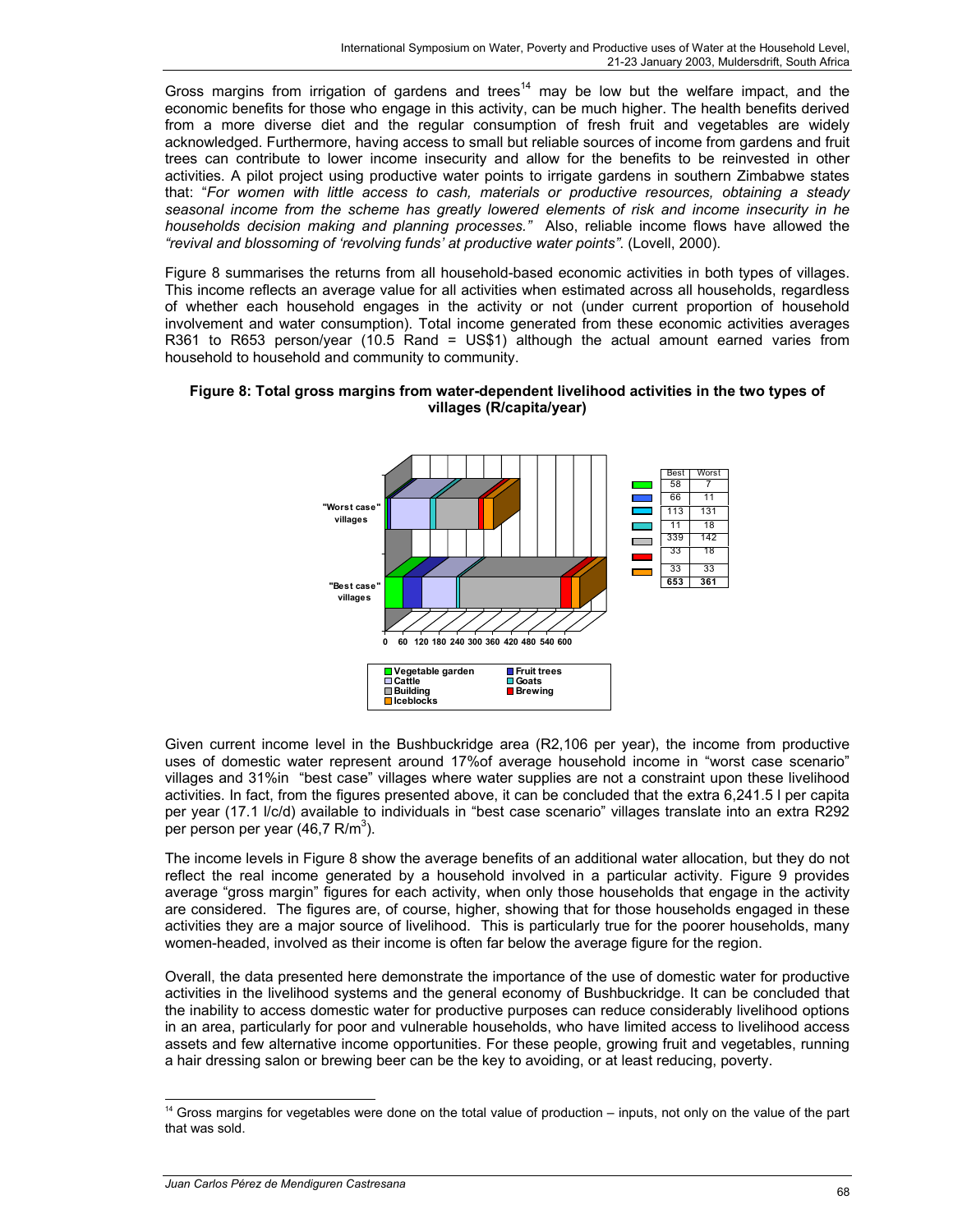

**Figure 9: Annual gross margins per capita for those involved in each activity (R/capita/year)** 

These results offer a first assessment of the role of productive water use in rural livelihood systems in Bushbuckridge. However, the insight into rural livelihoods provided by this research is somewhat limited. How these water-based livelihoods feature in the overall livelihood strategies for rural households remains largely unanswered and should be the focus of further research. The evidence from Zimbabwe (Lovell, 2000) shows that the livelihood impact of increased access to water for productive uses can be very important. Income from productive water points (mainly used for vegetable production) has created opportunities for those, with limited access to cash or productive resources, to start their own incomegenerating activities. As stated by Lovell, it has been shown how obtaining a steady seasonal income from a productive water point lowers elements of risk and insecurity in the household budget and decision making process. Surveys carried out at standard (non-productive) domestic water points draw attention to the difference that a secure source of income from a productive water point can make in enhancing broader production systems.

## *5.4.4 The cost of providing extra water*

When considering the cost of meeting the needs to use water productively, the most important factor is the incremental cost of supplying more water. Capital and operation and maintenance costs for water systems in South Africa are shown in Table 4. These figures can help contextualise the gross margin figures presented in the previous section.

There are huge increases in costs when moving from hand pumps supplied by groundwater to any kind of piped water supply. But, after this leap has been made, the additional capital costs involved in moving from communal standposts supplying as little as 15 l per person per day to systems supplying 25, 60 or 120 l is much less then the proportional increase in water supplied. Interestingly, operation and maintenance costs are shown to increase much more when improving supplies to a high standard urban system (e.g. by 50% from 60 to 120 l per person). The benefits of productive uses of domestic water supplies need to be set against these incremental capital and O&M costs in supplying water.

The extra capital cost implied in designing a system to supply 60 l/p/d from roof tanks compared to 25 l/p/d from yard tanks is R800 per household. The extra O&M costs over 20 years would be R960. For this extra cost, an additional 35  $1/p/d$  is available, equivalent to over 1,500 m<sup>3</sup> over twenty years. The combined additional cost per  $m^3$  is only R1.1. On the other hand, gross margins presented in Figure 7 ranged from R13 - R20 per m<sup>3</sup> for vegetable gardens and fruit trees (the most common use of extra water) to R1,050 – R1,700  $\text{m}^3$  for beer brewing and ice block making.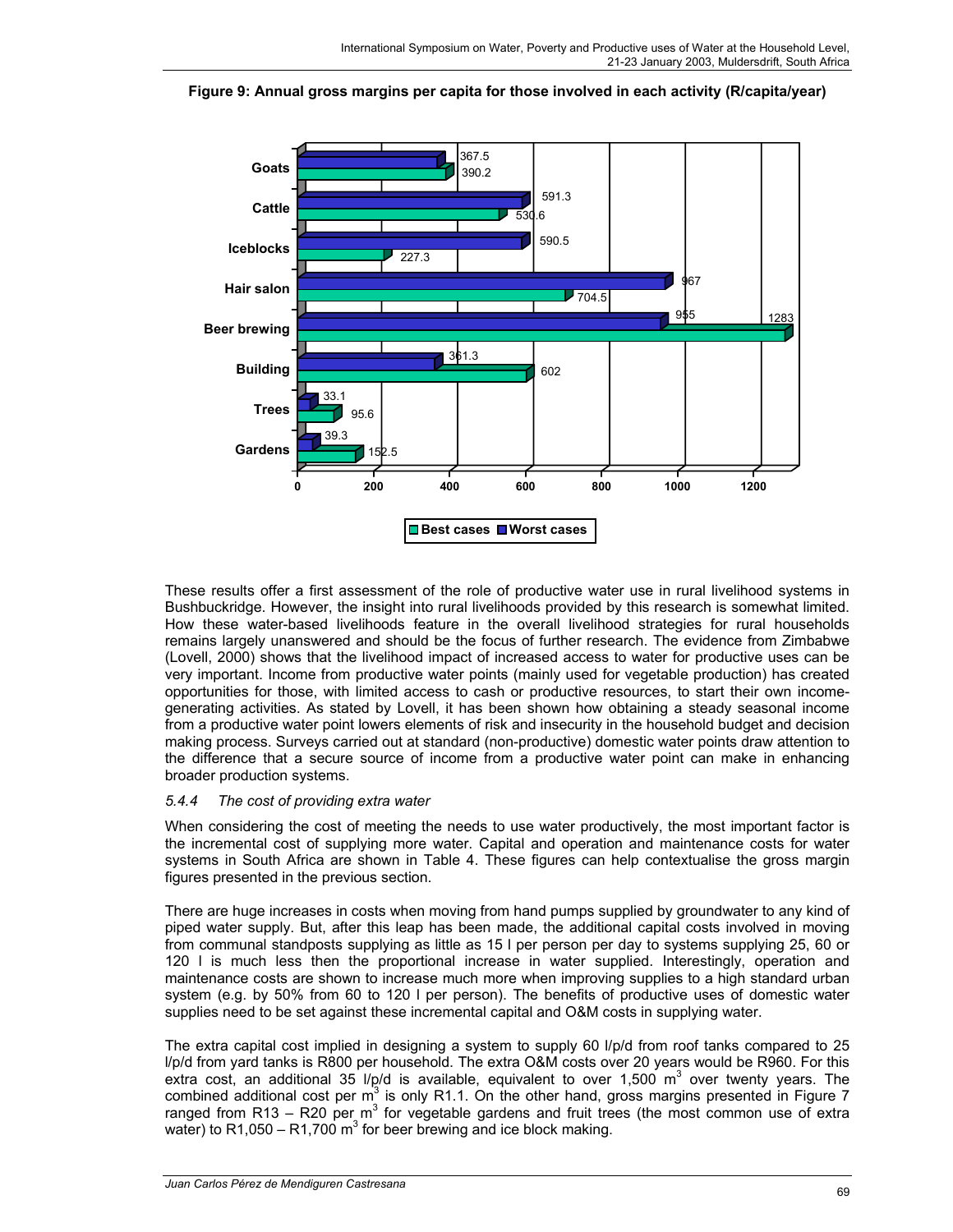#### **Table 4 Costs of providing different types and levels of water supply, South Africa (Rands)**

| Service level           | Rural -<br>handpump | Rural/ peri-<br>urban -<br>communal<br>standpost | Urban – yard<br>tank (low<br>pressure) | Urban - roof<br>tank (medium<br>pressure) | Urban - piped<br>water and house<br>connection (full<br>pressure) |
|-------------------------|---------------------|--------------------------------------------------|----------------------------------------|-------------------------------------------|-------------------------------------------------------------------|
| Typical<br>consumption  |                     |                                                  |                                        |                                           |                                                                   |
| (I/p/d)                 | $15 - 25$           | $15 - 25$                                        | 25                                     | 60                                        | 120                                                               |
| Capital<br>cost<br>(per |                     |                                                  |                                        |                                           |                                                                   |
| household)              | 250                 | 3.050                                            | 3.900                                  | 4.700                                     | 5,300                                                             |
| O&M<br>costs<br>(per    |                     |                                                  |                                        |                                           |                                                                   |
| household / month)      | 4                   | 14                                               | 20                                     | 24                                        | 38                                                                |

Note: Figures compiled from 2 studies carried out for DWAF. O&M costs exclude capital repayment

### *5.4.5 Payments for water and willingness to pay*

Although the debate around payment for water is high on the water policy agenda, implementation is a controversial issue in Bushbuckridge, as in much of the rest of South Africa<sup>15</sup>. Moreover, as controversial as it is, the debate around cost recovery and payment for water is also confused by a series of assumptions around the rural domestic water sector that are too often incorrect and contribute to an incomplete analysis of reality. Some of these are:

- People in rural areas do not pay for water
- Ability to pay for water is the main problem.

That rural inhabitants do not pay for water cannot be assumed in general. Evidence from this research indicates that the opposite may well be the case. Formal arrangements for the payment for water are absent from most villages in Bushbuckridge. However, prices paid by rural households can be much higher that prices paid in areas where proper cost-recovery mechanism are in place.

Direct water-vending activities were recorded in five "worst case" villages. Prices paid are well in excess of those paid in areas with regularised household connections and unlimited access to water. They also show a large variation from village to village and from vendor to vendor within the same village. The range of prices encountered varied from R0.25 for 25 I (R10 per m<sup>3</sup>) in MP Stream C to R2.50 per 25 I (R100 per m<sup>3</sup>) in Mabharule, with prices around R0.20 to R0.50 per 25 I (R8 to R20 per m<sup>3</sup>) being the norm in most villages where vending activities were recorded.

In "best-case" villages most households obtain water free of charge, which often involves making unauthorised connections to main pipes running through the village. Although in some areas households request permission to connect to the network, in most places connections are not regulated and are performed when the need arises. Households buy the materials and contract local plumbers or make the connections themselves. In Xanthia and M&B some households indicated that the cost of making a connection varies from R180 to R400, including material and labour costs.

The second assumption that needs to be revised is that poor people cannot pay for water. Whereas low affordability is a reality for many rural households, evidence shows that it is likely that the poorest people in Bushbuckridge area are facing the highest prices for water. The R8 to R20 per m<sup>3</sup> paid to water vendors in the area are one order of magnitude higher than the prices per  $m<sup>3</sup>$  in declared townships and neighboring towns. Moreover, some vendors do not deliver the water on site (Violetbank and Township), and people have to walk long distances to the source. Furthermore, prices for domestic water in some of the Bushbuckridge villages are well in excess of prices paid in some of the richest fully serviced households in the country. For instance, in areas such as Greater Hermanus, tariffs consist of a monthly connection fee of R40 per month and a water usage tariff (excluding VAT) starting at the very low level of R0.30 per m<sup>3</sup> for the first 5 m<sup>3</sup> and gradually increase in 10 steps to R10 per m<sup>3</sup>.

Nevertheless, the issue of affordability needs to be separated from that of having to pay and how much. They are two different issues and the evidence showing that poor people can, and do, pay for water

 $\overline{a}$ 

<sup>&</sup>lt;sup>15</sup> A new groundbreaking policy of free basic water and sanitation services has been recently introduced in South Africa. This means that everybody in South Africa has a right to a basic amount of water and a basic sanitation service that is affordable. With this right comes a responsibility – not to abuse the right to free basic services and to pay for services where these are provided over and above a basic amount. (see DWAF,2002)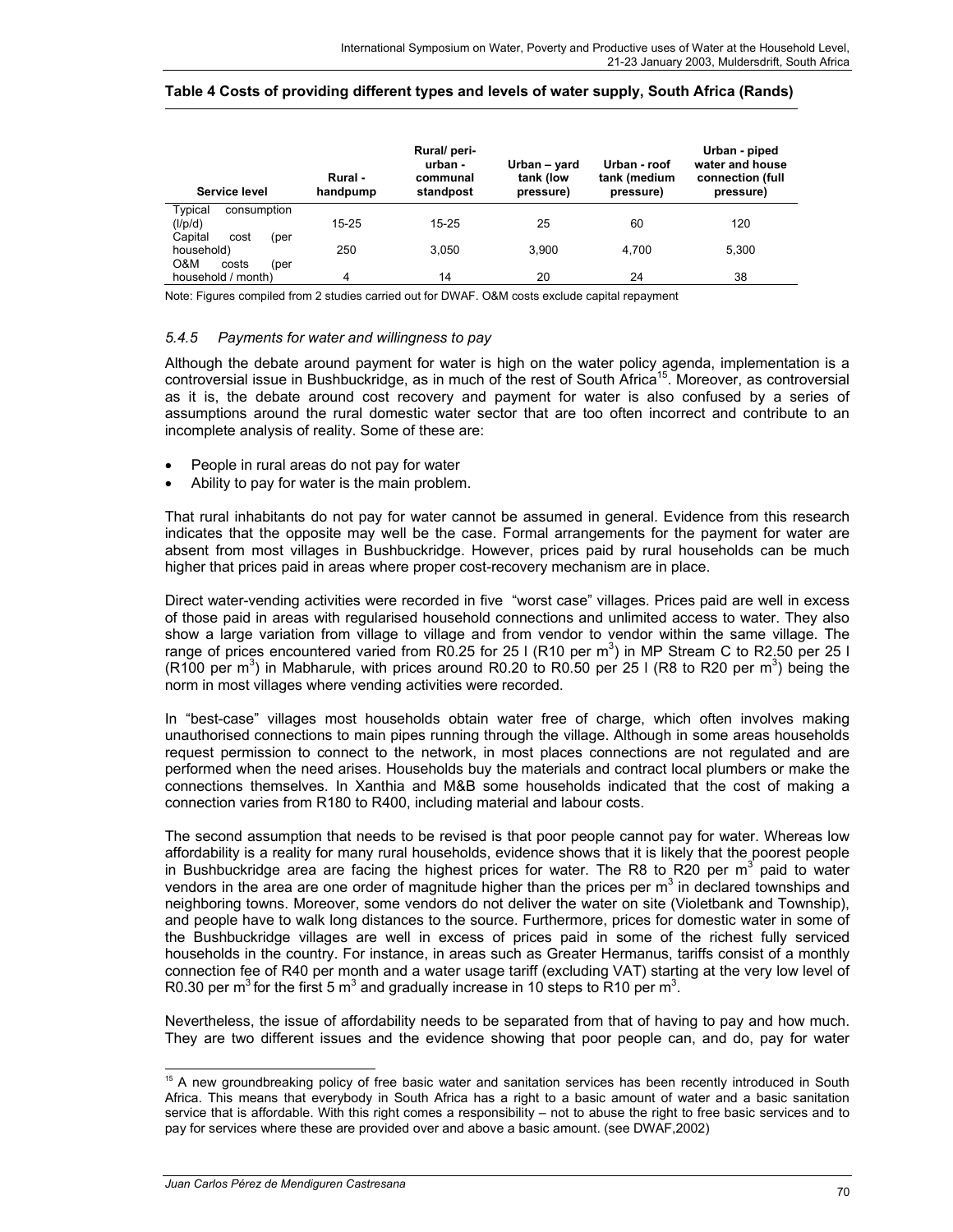should not imply that the priority for the sector is to make poor people pay for water. The fact that rural people are paying the highest prices for water indicates that there is room for manoeuvre. In some cases, where the need for payment for water is justified, implementing a formal payment system, with tariffs reflecting local conditions and choice of level of supply, can improve the situation of the poorest (some degree of cross subsidization is possible).

# **5.5 Conclusions, lessons and policy implications**

This section discusses in detail the main lessons learnt from the research and highlights some relevant policy issues. This research has tried to contribute to raising the profile of the productive uses for water in rural areas in an attempt to bridge the information gap about these activities and to show their poverty reduction and livelihood support potential in a context of vulnerable livelihood systems. It also demonstrates that a full understanding of the relationship between water management and poverty reduction cannot be captured by conventional approaches to water supply systems. Domestic supply provision is premised on the assumption that the main issue is health and hygiene within the household. Conversely, discussion of productive uses of water by poor people tends to focus almost exclusively, in rural areas, on agriculture. Yet the key role of water in poverty reduction and livelihoods development for many poor people (and especially those with limited access to agricultural land) lies in opportunities for water-dependent production within the household.

The research shows the high potential benefits that may be locked in the relatively small quantities of water that allow the productive uses to happen. An additional 17 I per capita per day can result in an increase of approximately 14%in current personal income in the area. This requires a basic re-think of how we view basic needs and domestic water, as well as the types of poverty-focused water programmes that are developed.

A number of other specific policy conclusions can be drawn from the case study. They are:

- For the Bushbuckridge area, there is enough evidence to conclude that 25 l/p/d is about the right amount required to meet basic human needs for health and hygiene purposes.
- Water-based activities play an important role in rural livelihood systems in Bushbuckridge. The inability to access domestic water for economic purposes can reduce considerably the livelihood options for poor people in the area.
- Recovering the cost of water services is necessary to ensure the financial sustainability of service providers, and therefore, their ability to continue the service provision into the future. The ability to pay, in turn, can only be enhanced by promoting income-generating activities and increasing the economic opportunities of the rural poor. Accessing water over and above the basic needs may be a necessary condition for this.
- The rural water sector policy should not only be driven by the supply of "basic needs" but also by the economic opportunities that the access to additional water can generate in rural areas. The allocation of water for these livelihood activities should be a key element of the on-going development of water service plans and catchment management approaches, and in the development of water supply infrastructure. DWAF has recognised the importance of water for small-scale livelihood activities (see the new draft White Paper on Water Services. DWAF, 2002), but there still remain uncertainties over how these needs will be met, both in terms of the allocation of water for these uses and, even more, the awareness of service providers to provide infrastructure for these critical needs.
- Also, for the organisations involved in the rural water sector, there is a need to shift the focus and approach in project design and implementation to include productive uses of domestic water from an early stage of the intervention. This effort to better understand demand for domestic water from a broader perspective can be the key to the achievement of sustainable projects.
- Ensuring allocation of water for these water-dependent productive activities will not ensure that most households will automatically start this type of activity. Access to water is a key factor but not the only one. Impossibility to obtain finance (credit) or failure to access markets can substantially reduce the options to engage in these activities or the income stream and livelihood benefits derived from them.
- Linked to that, paying attention to the productive uses for domestic water may result in the need to reasses the structure of the organisations involved in the water supply and sanitation sector. The complex relationship between domestic water systems and poverty reduction will need collaborative effort between specialised agencies and sector-based organisations (for example, micro credit institutions and traditional water supply and sanitation organisation) in order to approach projects in a more holistic manner and maximise the rate of success.
- Alternative ways of providing water for productive uses need to be explored. In some circumstances, providing this water through current domestic water systems may not be most effective way (see